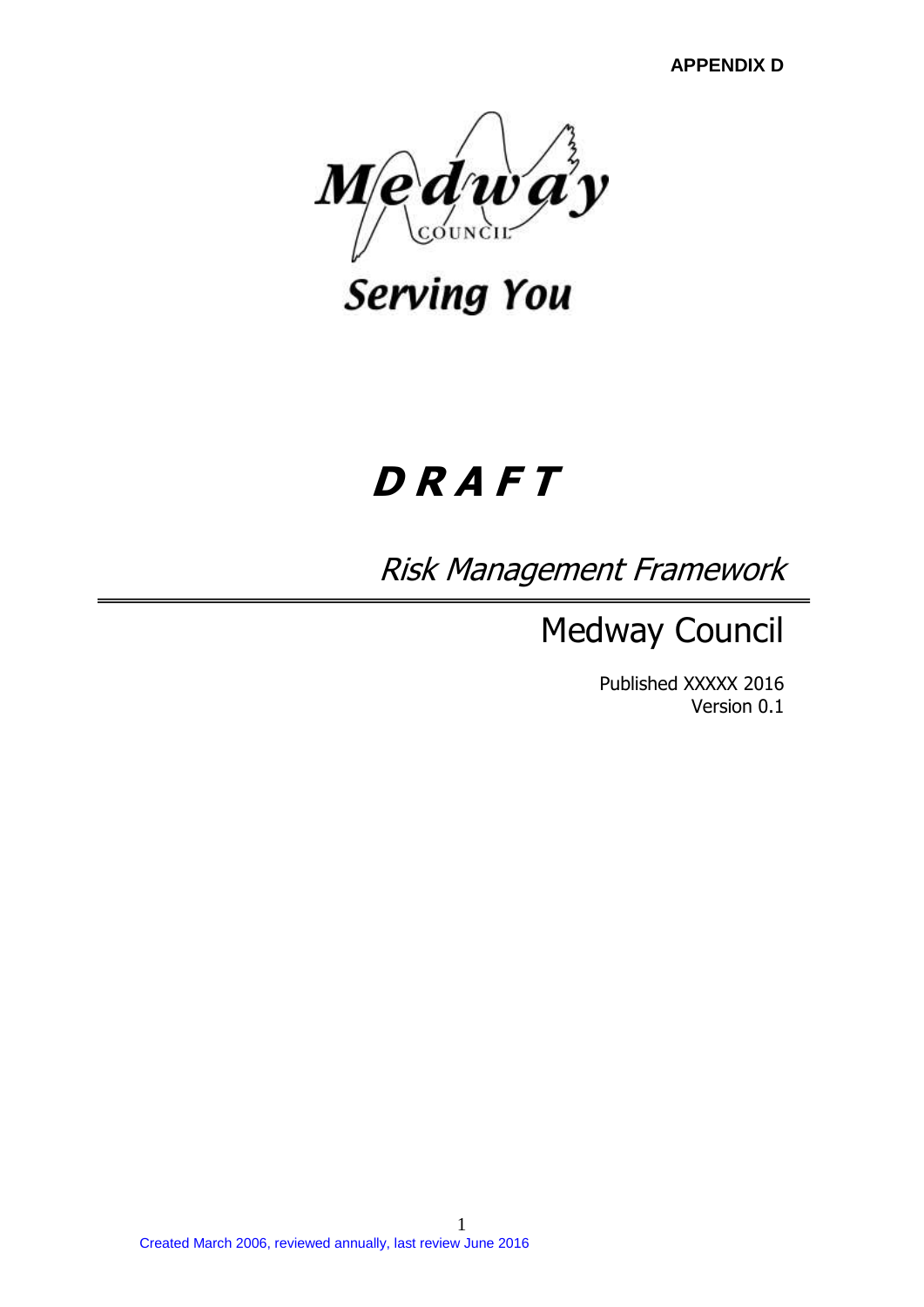# **APPENDIX D**

# **Version control**

| Version<br>No. | <b>Change</b> | <b>Date</b> |
|----------------|---------------|-------------|
|                |               |             |
|                |               |             |
|                |               |             |
|                |               |             |
|                |               |             |
|                |               |             |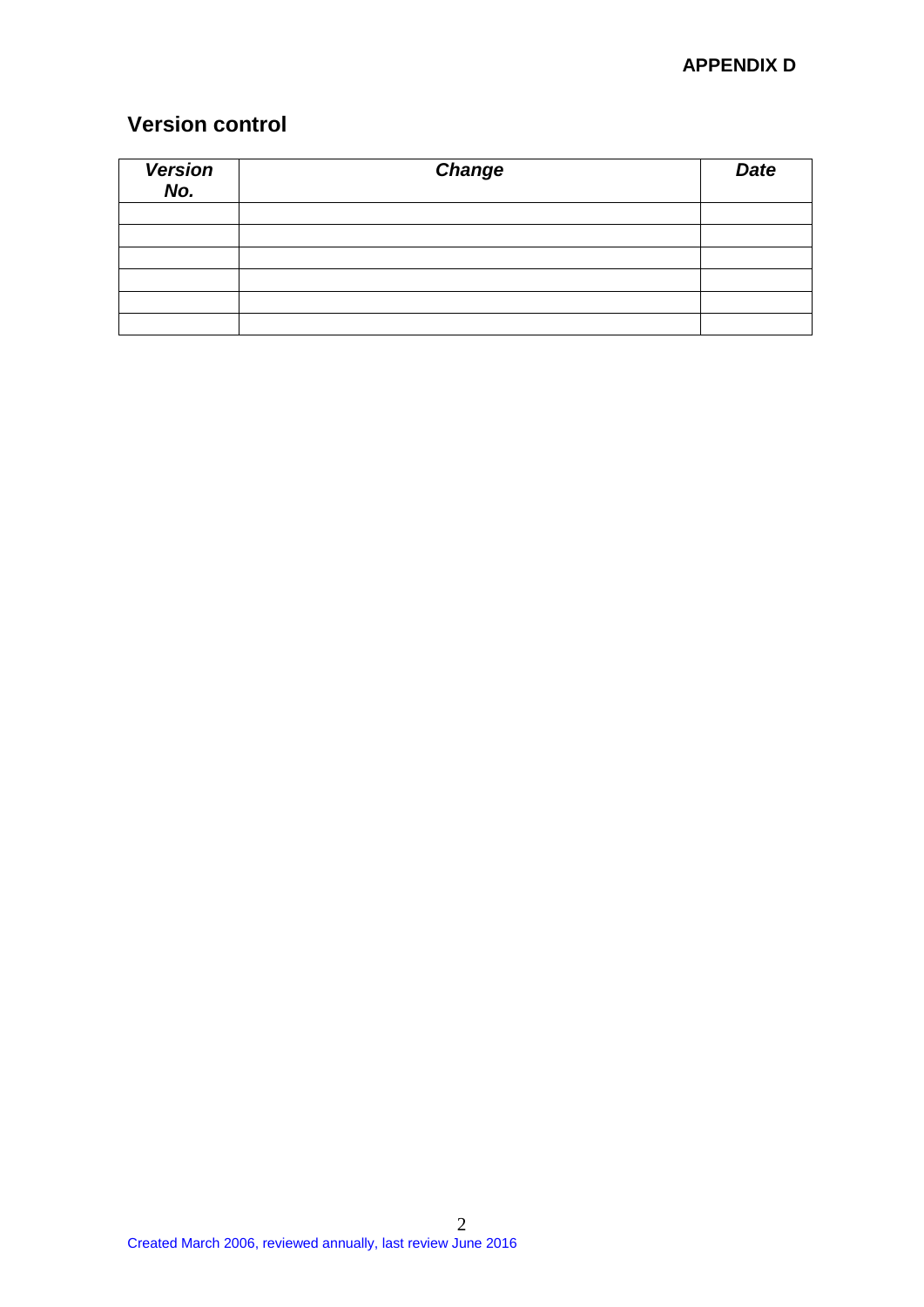# **Contents**

|                |                                                                 | Page           |
|----------------|-----------------------------------------------------------------|----------------|
| 1 <sub>1</sub> | Introduction                                                    | 4              |
| 2.             | The principles of risk management                               | 5              |
| 3.             | What is risk management?                                        | 6              |
| 4.             | Risk ranking                                                    | $\overline{7}$ |
| 5.             | <b>Risk identification</b>                                      | 9              |
| 6.             | Risk analysis                                                   | 10             |
| 7.             | Roles and responsibilities                                      | 12             |
| 8.             | Linking risk management to the 'Golden thread' and<br>reporting | 14             |
| 9.             | Monitoring and escalation of risk                               | 15             |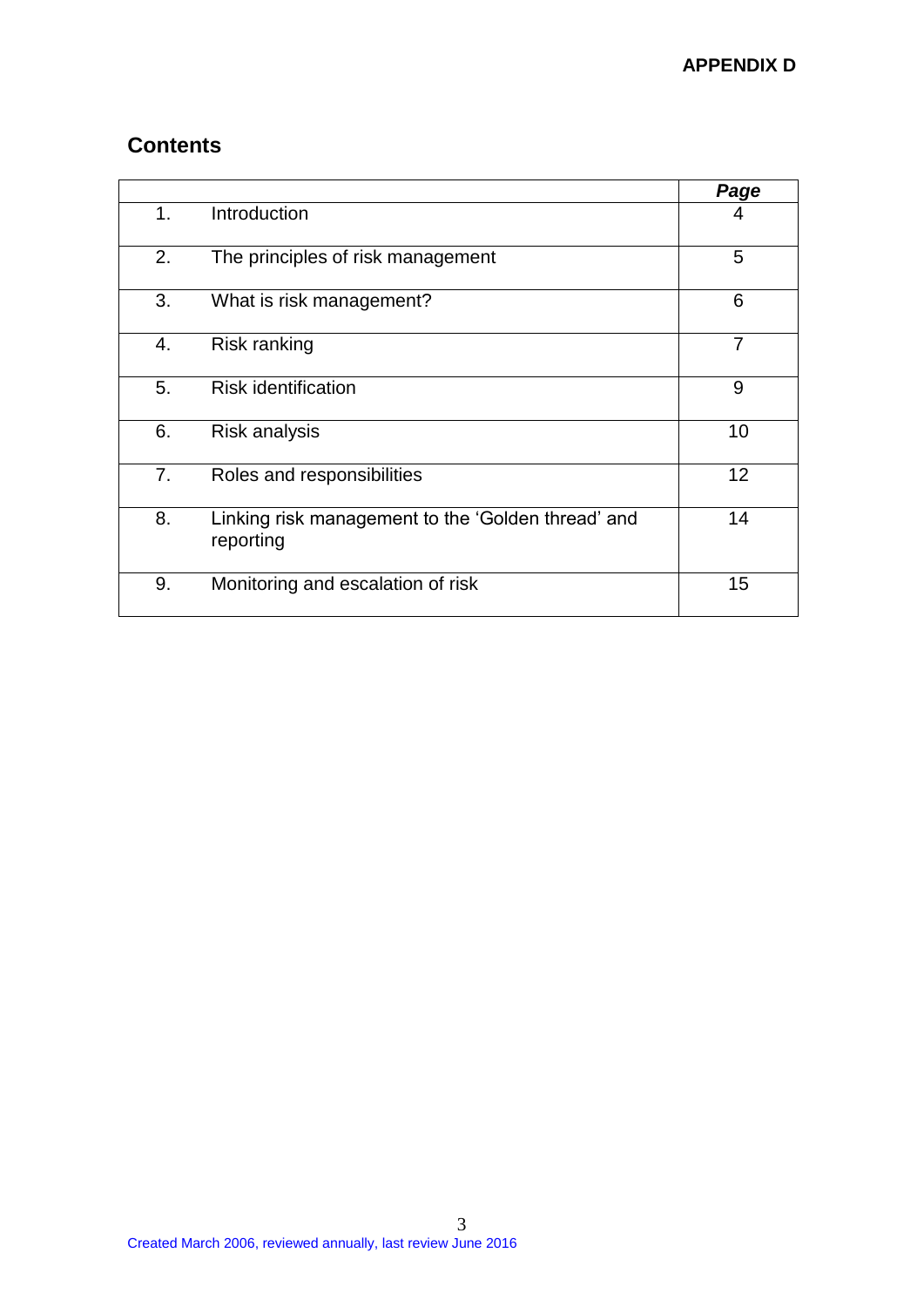# **1. Introduction**

- 1.1 Risk management is an integral part of good governance. The Council recognises that it has a responsibility to identify and manage the barriers and opportunities to achieve its strategic objectives and enhance the value of services it provides to the community.
- 1.2 This strategy incorporates and:
	- **•** promotes a common understanding of risk;
	- **PEDETE:** proposes a methodology that identifies and manages risk in accordance with ISO31000
	- outlines roles and responsibilities across the Council;
- 1.3 The strategy sets out:
	- **a** definition of risk management.
	- **actions that need to be taken.**
	- roles and responsibilities.
- 1.4 The strategy will be reviewed annually to ensure that it remains up-to-date and continues to reflect the Council's approach to risk management.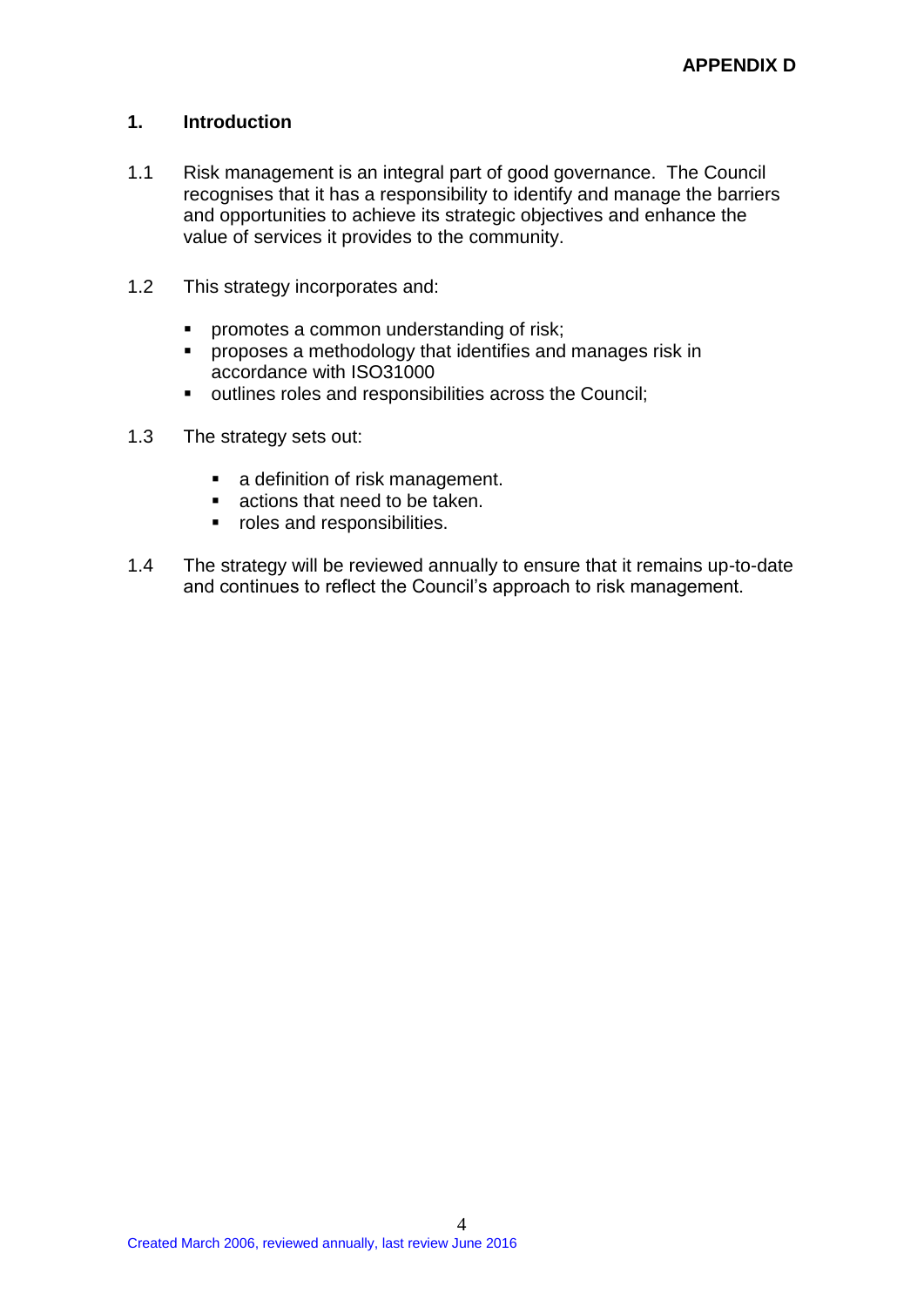# 2. **The Principles of Risk Management**

- 2.1 The following diagram (fig 1) sets out the eleven principles set out in ISO31000 associated with sound risk management, which if adopted, provides Medway Council with the following benefits:
	- Improved efficiency
	- Improved service
	- Improved decisions
	- Reduced losses
	- Improved morale
	- Enhanced reputation
	- Meeting objectives
	- Improved quality
	- Helps identify priorities
	- Helps deliver priorities
	- Defines and manages expectations
	- Maximises delivery within resource allocation
	- Helps to increase resources

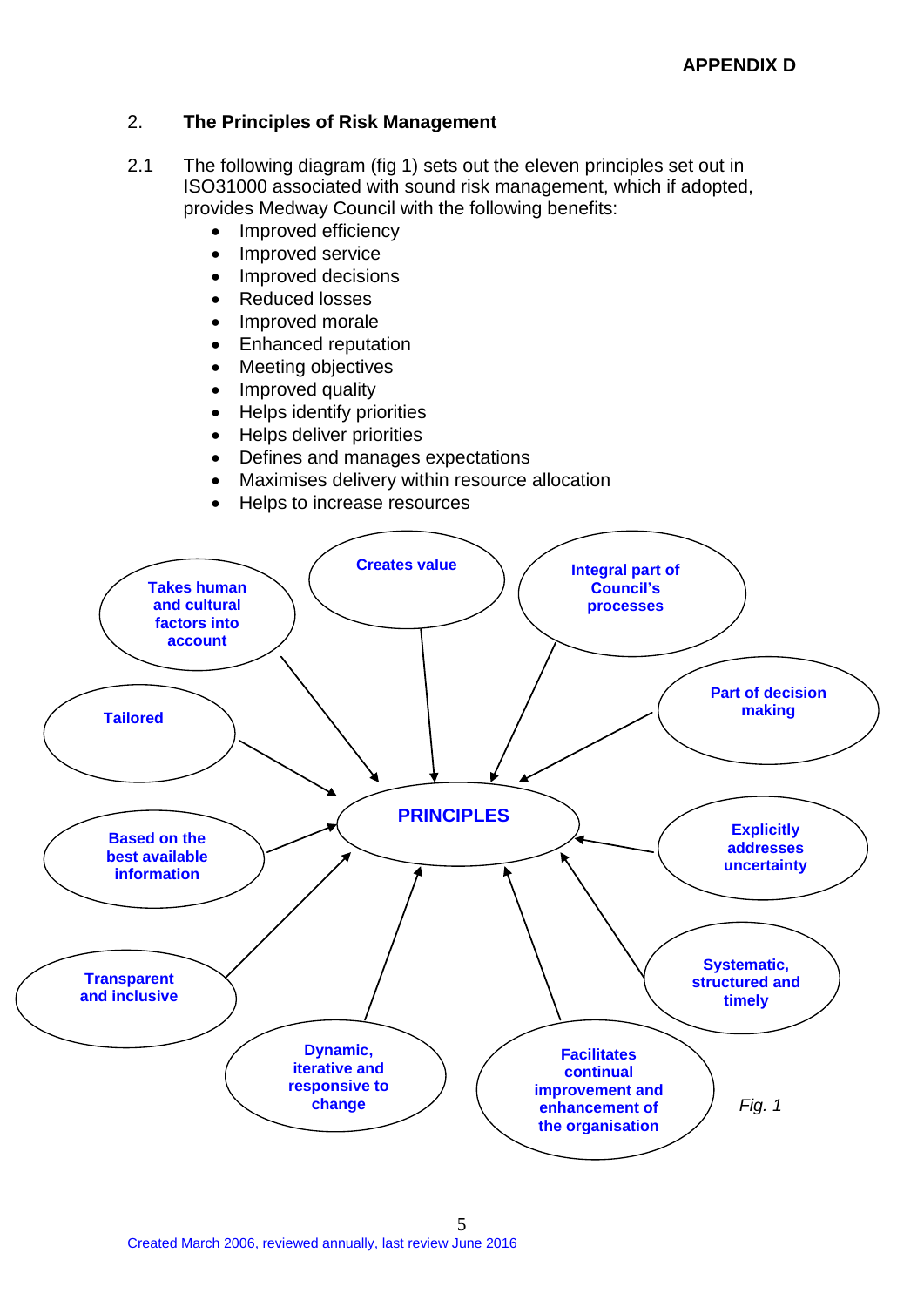## **3. What is Risk Management?**

- 3.1 Risk management is a process which aims to help the Council understand, evaluate and take action on all their risks. It supports effective decision making, identification of priorities and objectives and increases the probability of success by making the most of opportunities and reducing the likelihood of failure.
- 3.2 Risk helps to deliver performance improvement and is at the core of good governance, business planning, managing change, innovation, budget setting, project management, equality and access, contract management. Risk Management also supports the delivery of Medpay and Investors in People accreditation. Risk Management needs to be practised at both management and service delivery level. This enables the effective use of resources; helps secure the assets of the organisation and continued financial and organisational well-being.
- 3.3 The process of risk management can be illustrated through the risk management cycle:

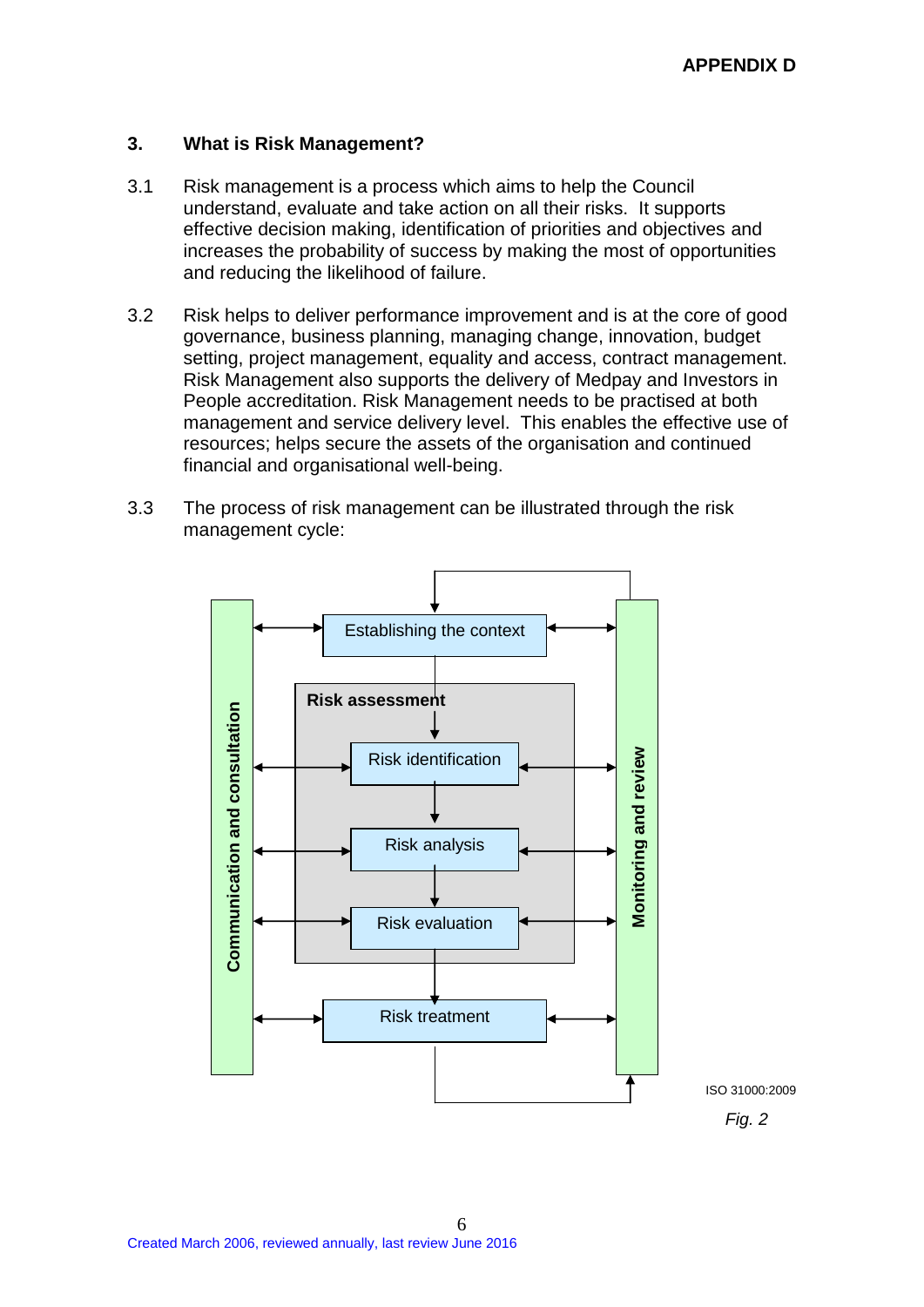- 3.4 The spine of the process is set out as follows:
	- **Establish the context:** Defining the context (external and internal), setting the scope and agreeing the risk criteria.
	- **Identify risks:** Identifying and describing the risks. Risk description includes understanding the causes, consequences and control measures for each risk.
	- **Analyse risk:** Developing and understanding of the risk under different control scenarios. Key questions are:
		- $\circ$  What is the consequence of the risk?
		- o What is the likelihood of the risk?
	- **Evaluate risks:** This is the "so what?" question. With a given consequence and likelihood, is the risk tolerable to the organisation, given the risk criteria? The purpose of this stage is to support decision-making.
	- **Treat risks:** One or more options are selected to manage risk. This stage incorporates both decision making and implementation. It also includes the decision to take no further action to manage the risk.
- 3.5 This process is continuous, with 'monitoring and review' at each stage (i.e. at any stage it is not too late to update or redefine an earlier stage).
- 3.6 'Communication and consultation' with external and internal stakeholders should take place during all stages of the risk management process. Communication and consultation is required to ensure that stakeholders can input into the process, be engaged and help support the treatment of risk.
- 3.7 Medway Council already has a well defined financial and performance management structure including reporting arrangements via 'the Golden thread'. Figure 4 on page 14 demonstrates how the risk management process should be embedded within this structure.

## **4. Risk ranking**

- 4.1 Risks need to be understood in relation to the level of controls applied:
- 4.1.1 Assuming there are no control measures in place. This is usually referred to as '**inherent risk**'. It is a useful indication of the total exposure that the Council may have to a particular risk, if no control measures are applied or if current controls are ineffective.
- 4.1.2 With control measures that are currently in place, taking into account their effectiveness. This gives the level of risk actually faced. This is usually referred to as '**residual**' risk.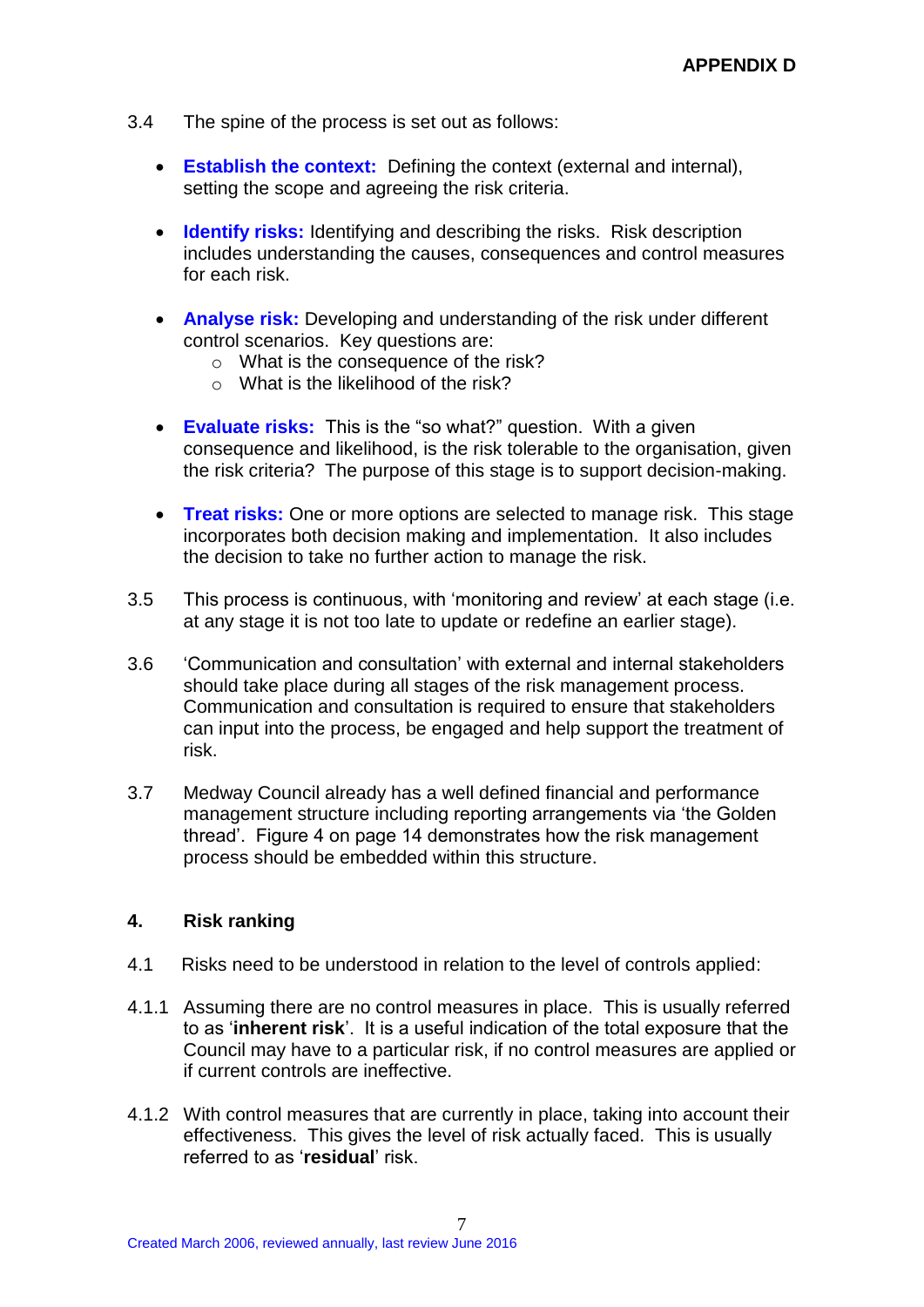4.1.3 Assuming possible additional actions are implemented (such as adding control measures or gathering more information). This is the '**target'** level of risk that might arise. Target risk is used to determine whether the level of risk will be acceptable in the future and whether sufficient actions are being taken

#### 4.2 Strategic v Operation risks

**Strategic risks**: Those which have been identified as potentially damaging to the achievement of the Council's objectives and departmental/ service business plans. Hypothetical examples might be the Council not being able to meet statutory duties i.e. provision of Special Educational Needs or the Council fails to bid successfully for any European funds.

**Operational risks:** Risks which managers and staff are likely to encounter in the day-to-day work situations. Hypothetical examples might be health and safety risk for instance if it was deemed our highways were unsafe or waste collection arrangements were exposing the public (and staff) to life threatening risks i.e. chemical spills/asbestos etc.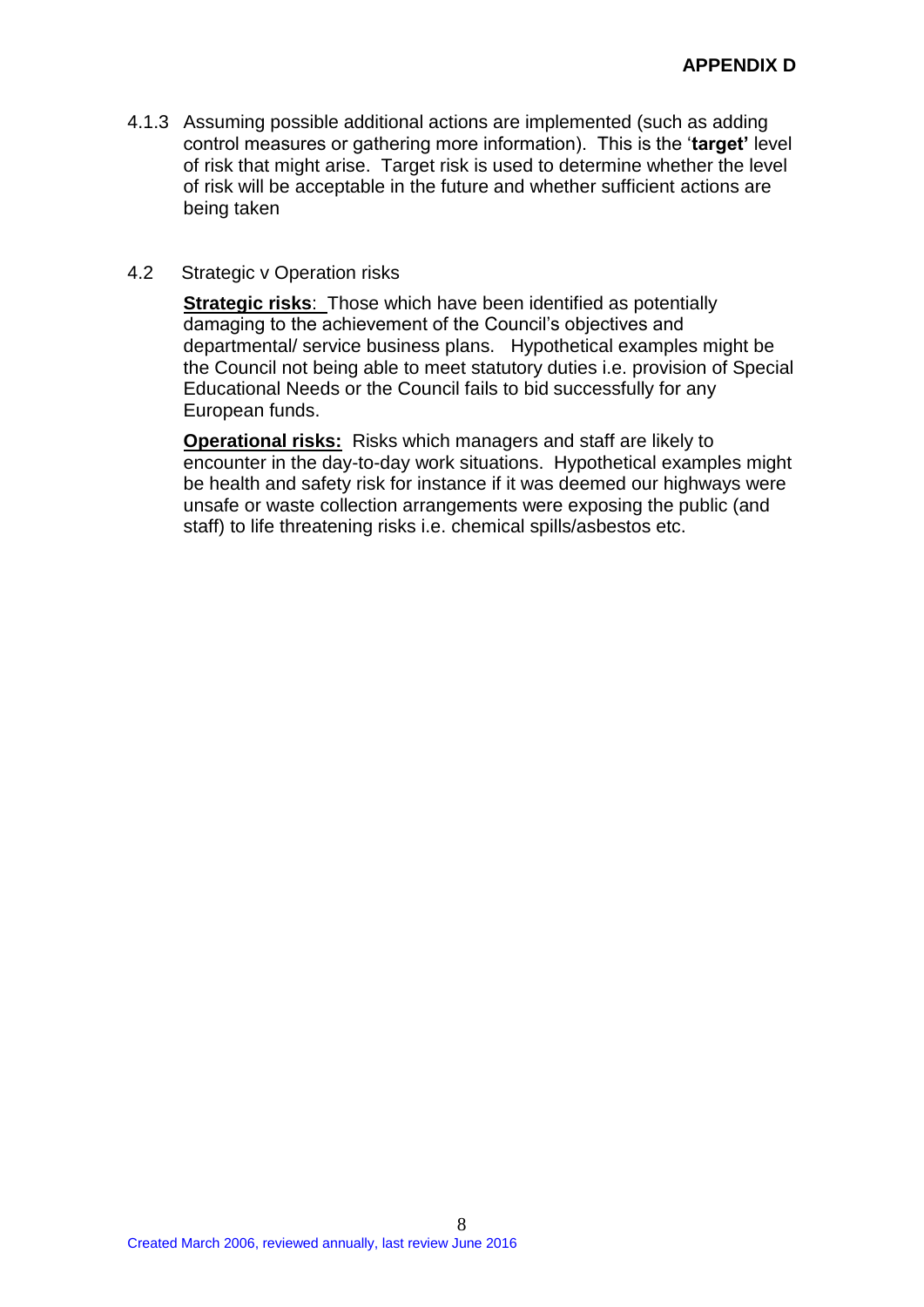## **5. Risk identification**

5.1 Risk is a condition, an act, situation or event with the ability or potential to impact on customers, service/departments by either enhancing or inhibiting corporate/departmental performance, attainment of corporate/ departmental objectives or meeting customers and stakeholders' expectations. The Scope of Business Risk model below shows the number of areas that can be affected and can be used to help identify risk.



Risk identification tool (A holistic model)

*Fig. 3*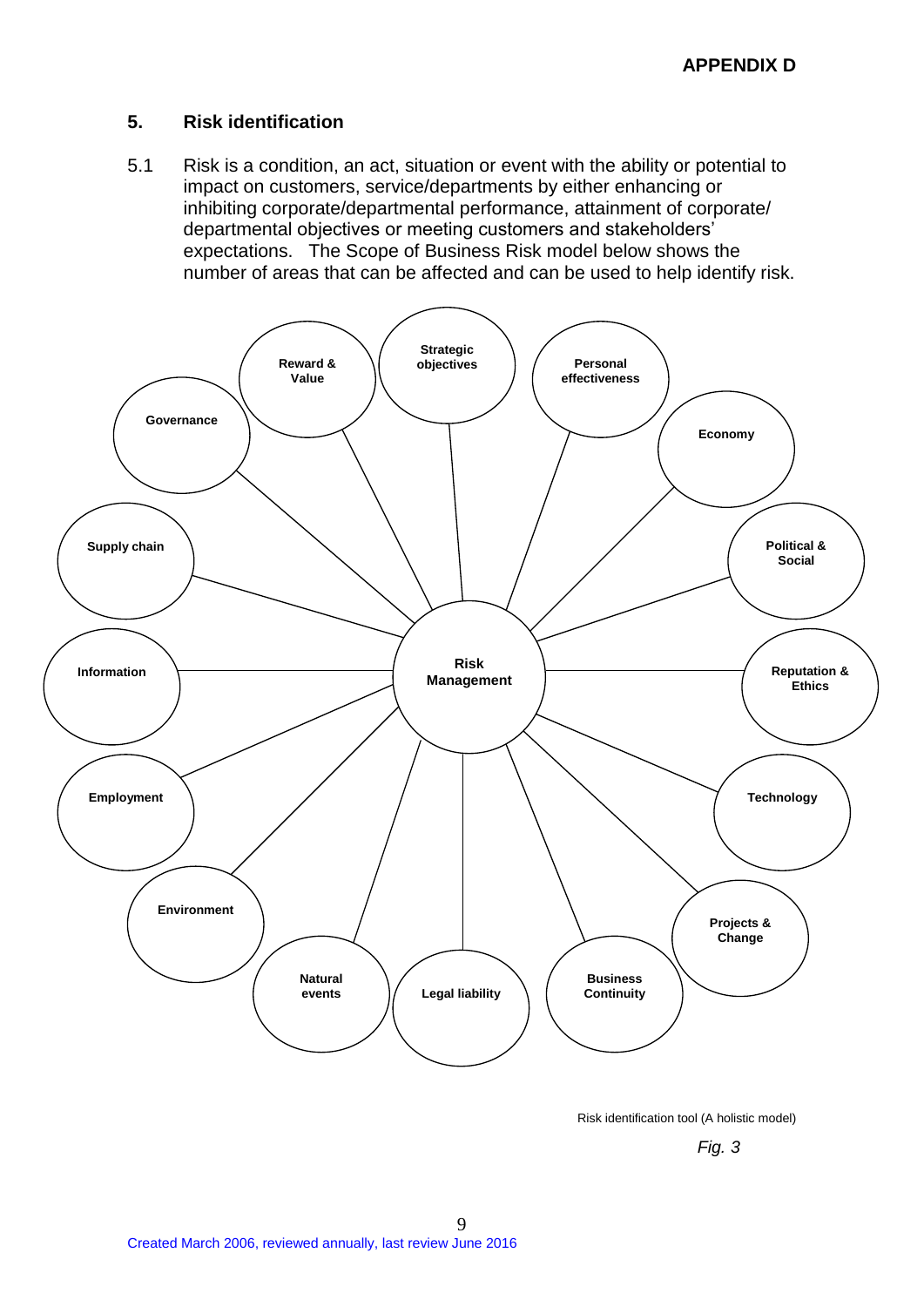## **6. Risk analysis**

6.1 Risks are benchmarked against corporate priorities and are prioritised by using a risk scoring calculation for both the downside of risk and the opportunities that can be seized with a desirable outcome:

**a) Impact:** To what extent the issue, assuming it were to manifest itself to the degree defined in the consequences, would impact on the organisation's ability to achieve its vision, aims and priorities? These are measured on two axis opportunity and threat:

| <b>Opportunity</b>    | <b>Threat</b>                |  |
|-----------------------|------------------------------|--|
| <b>Transformative</b> | I Catastrophic (Showstopper) |  |
| <b>Major</b>          | <b>II</b> Major              |  |
| <b>III</b> Moderate   | <b>III Moderate</b>          |  |
| <b>IV Minor</b>       | <b>IV Minor</b>              |  |

**b) Likelihood: (resource allocation**): Taking into account existing measures to manage issues (not those planned or not yet in operation), how likely is the 'impact' to occur within the timeframe of the corporate plan. These are measured as:

- A Very high
- B High
- C Significant
- D Low
- E Very low
- F Almost impossible
- 6.2 It may not be cost-effective to manage all risks even significant ones. In these circumstances the Council may decide to tolerate the risk.
- 6.3 To help the Council make that decision, all risks will be categorised using the measures detailed at 3.6 and plotted against the Council's Strategic Risk matrix shown above.
- 6.4 The Council have agreed the tolerance line be drawn at C2 (Significant & Moderate). The Council will then decide what action to take to monitor such risks.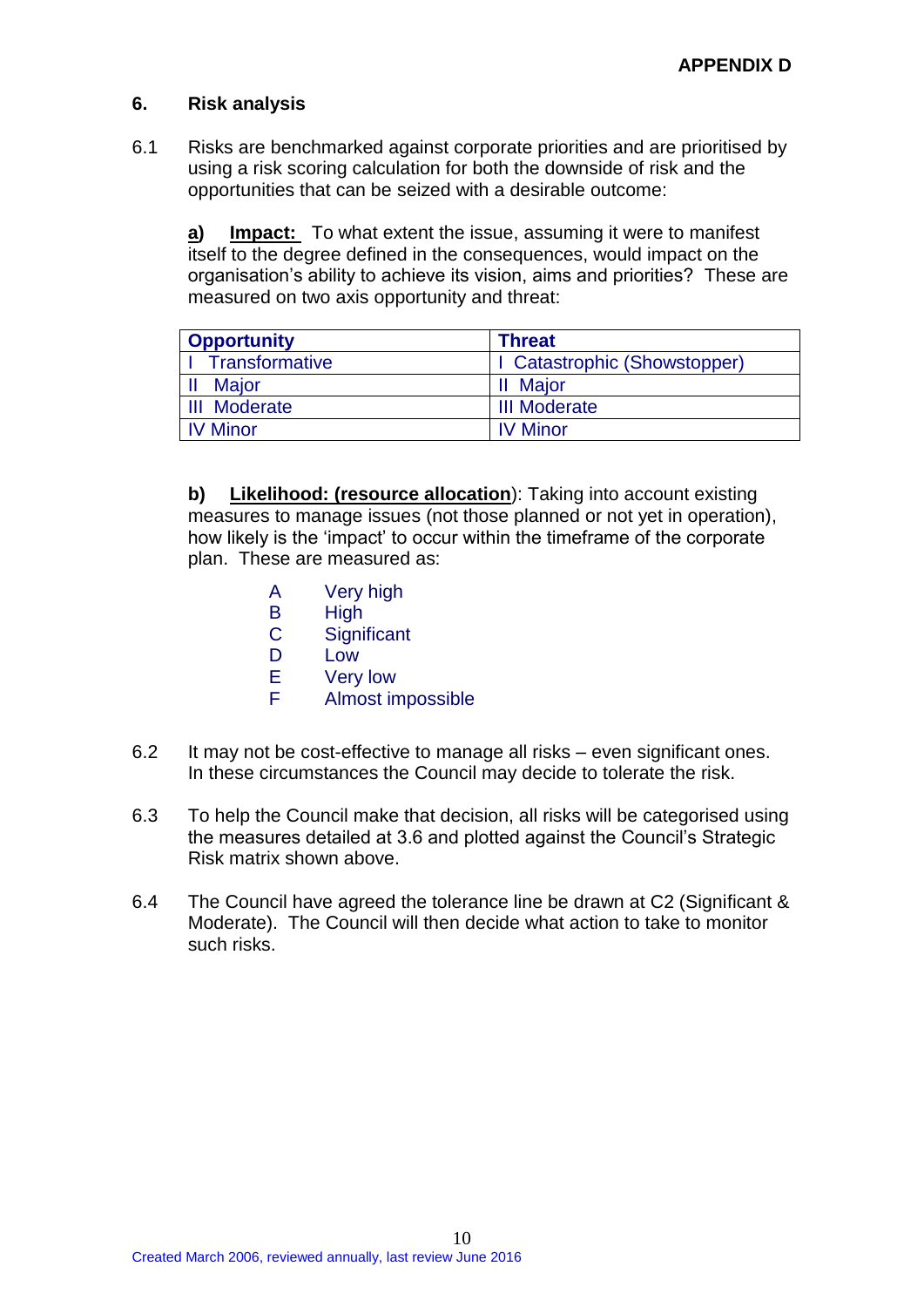## **The Risk Matrix**

| Likelihood                                                              |                                 |                                 |                                       |                                                     |
|-------------------------------------------------------------------------|---------------------------------|---------------------------------|---------------------------------------|-----------------------------------------------------|
| A Very high 1:2<br>probability                                          |                                 |                                 |                                       |                                                     |
| <b>B</b> High<br>1:10 possible                                          |                                 |                                 |                                       |                                                     |
| C Significant<br>1:50 possible                                          |                                 |                                 |                                       |                                                     |
| D Low<br>1:80 possible                                                  |                                 |                                 |                                       |                                                     |
| E Very low<br>1:100 possible                                            |                                 |                                 |                                       |                                                     |
| F Almost impossible<br>1:1000 possible                                  |                                 |                                 |                                       |                                                     |
|                                                                         | IV - Minor                      | III - Moderate                  | II - Major                            | I - Catastrophic                                    |
|                                                                         | <b>Negative impact</b>          |                                 |                                       |                                                     |
| Objective driven<br>(Customer, people,<br>society or key<br>performance | Slippage and minor<br>deviation | Failure to meet an<br>objective | Failure to meet several<br>objectives | Severe damage to the<br>Council and its<br>services |
| 100% £500m                                                              | Unforeseen expenditure          |                                 |                                       |                                                     |
| Budget driven (income,<br>expenditure,                                  | 0.25%                           | 2.50%                           | 10%                                   | 25%                                                 |
| contractors and budget<br>allocation)                                   | £1.25m                          | £12.5m                          | £50m                                  | £125m                                               |

- 6.5 Risks will be regularly monitored using service planning and Deputy / Assistant Directors Quarterly Reports and the Council's performance management system (Covalent). Risks above the tolerance line (C2) will be escalated to the next management level as detailed in Appendix B.
- 6.6 Effective risk management includes regularly reviewing our emergency planning programmes and service continuity management to maintain a high standard in our response to potential crises. This means developing, implementing and maintaining an action oriented process for responding to any emergency, managing major incidents and recovering the service level to the local community.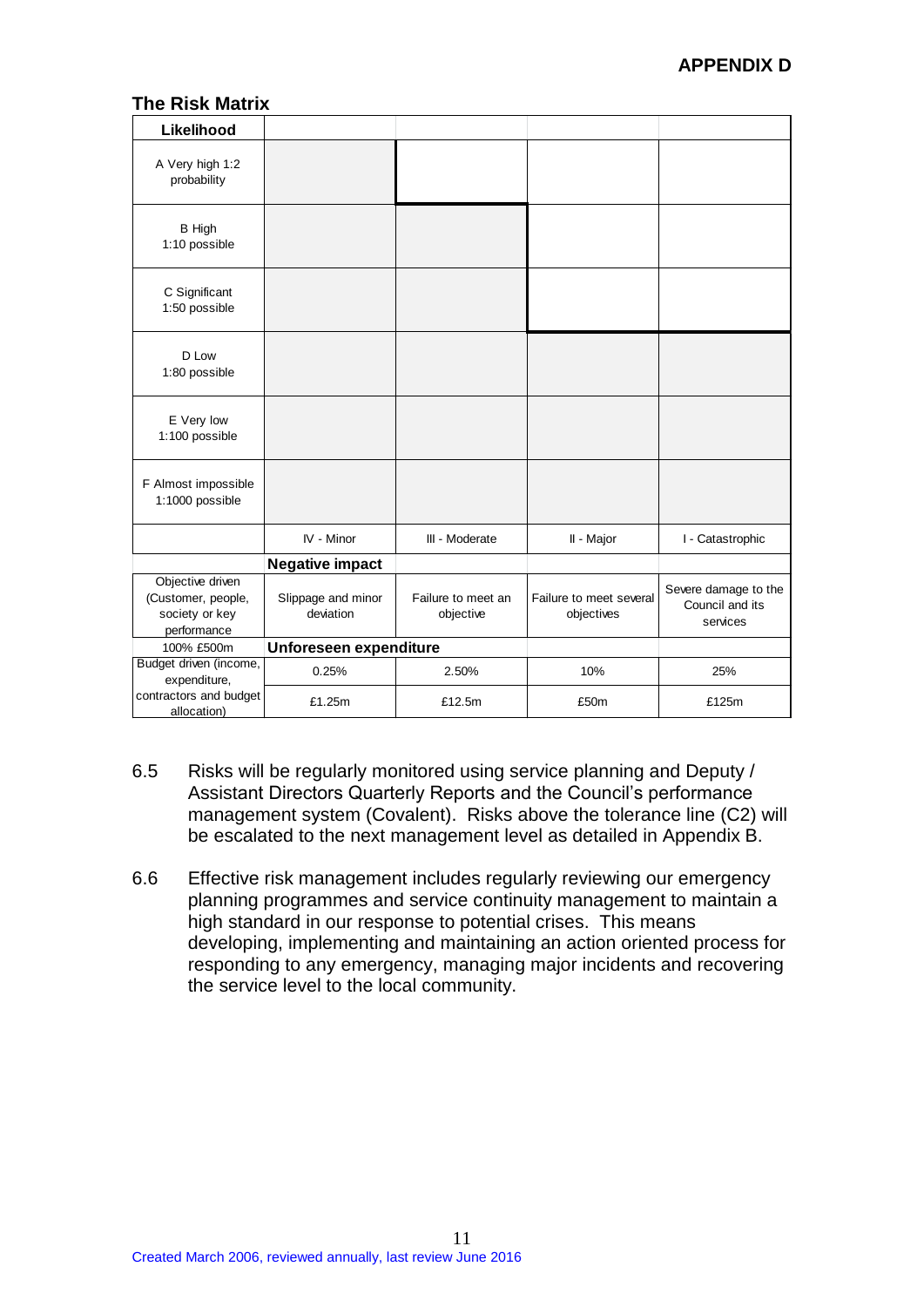# **7. Roles & Responsibilities**

7.1 The following details the roles and responsibilities for delivering risk management.

| Who                                                                                                        | <b>Roles &amp; Responsibilities</b>                                                                                                                                                                                                              |
|------------------------------------------------------------------------------------------------------------|--------------------------------------------------------------------------------------------------------------------------------------------------------------------------------------------------------------------------------------------------|
| <b>Members</b>                                                                                             | commit to the Risk Management Framework.<br>$\bullet$<br>review risks through the 6 monthly reports on<br>$\bullet$<br>key strategic risks and information contained<br>in the Council Plan, Cabinet reports and AD<br><b>Quarterly Reports.</b> |
| Portfolio holders                                                                                          | Agree and review risks treatments and<br>$\bullet$<br>escalation with Assistant Directors quarterly                                                                                                                                              |
| <b>Corporate Management</b><br>Team (CMT)                                                                  | identify, review and manage the Council's key<br>$\bullet$<br>strategic risks above the tolerance level every<br>6 months.                                                                                                                       |
|                                                                                                            | provide leadership and support to promote a<br>culture in which risks are managed with<br>confidence at the lowest appropriate level.                                                                                                            |
|                                                                                                            | Agree the risk management framework for the<br>Council                                                                                                                                                                                           |
| <b>Strategic Risk</b><br><b>Management Group</b>                                                           | chair of group to sponsor risk management at<br><b>CMT</b> (Director of Regeneration, Community<br>and Culture).                                                                                                                                 |
| (Membership shall be:<br>A chair who is a<br>nominated Director and                                        | ensure the Council's key strategic risks are<br>reviewed, updated and presented to CMT<br>every 6 months.                                                                                                                                        |
| appropriate representation<br>from each Directorate with<br>an overall responsibility for<br>risk issues.) | regularly review the risk management and<br>control process employed across the Council<br>including the risk management framework.                                                                                                              |
|                                                                                                            | review findings and recommendations of<br>$\bullet$<br>external auditors, internal audit or other<br>relevant third parties in relation to risk<br>management.                                                                                   |
|                                                                                                            | review the impact of any changes in the<br>organisation on the risk management process<br>and the response to these changes including<br>the update of the risk register.                                                                        |
|                                                                                                            | champion risk management, the practice,<br>awareness, buy-in across the organisation and<br>identify training needs.                                                                                                                             |
|                                                                                                            | provide strategic support to the development<br>of service continuity plans and the emergency<br>planning service                                                                                                                                |
|                                                                                                            |                                                                                                                                                                                                                                                  |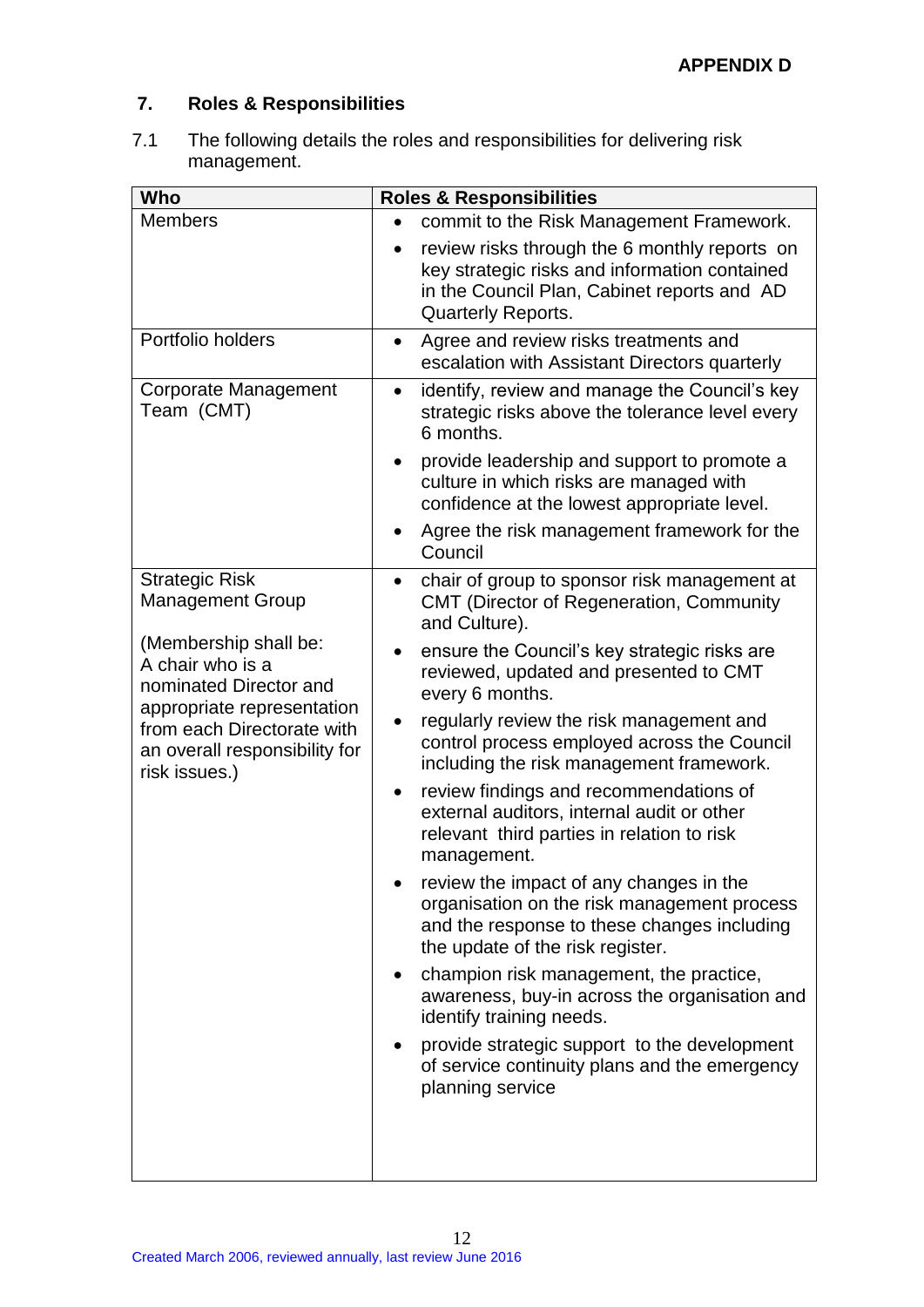| Who                                       | <b>Roles &amp; Responsibilities</b>                                                                                                                                                                                                        |  |  |
|-------------------------------------------|--------------------------------------------------------------------------------------------------------------------------------------------------------------------------------------------------------------------------------------------|--|--|
| Directorate Management<br>Teams (DMT)     | Ensure appropriate representation on the<br><b>Strategic Risk Management Group</b>                                                                                                                                                         |  |  |
|                                           | ultimate responsibility for the management of<br>all directorate risks and maintenance of a<br>sound system of internal control within the<br>directorate and across partnership working                                                   |  |  |
|                                           | identify, review and monitor the effectiveness<br>٠<br>of the risk management actions relative to the<br>risks to the directorate in the directorate risk<br>register on a quarterly basis                                                 |  |  |
|                                           | reflect significant changes to business<br>objectives and related risks and, where<br>relevant, address them in the Directorate<br><b>Business Plan</b>                                                                                    |  |  |
| Deputy / Assistant<br><b>Directors</b>    | oversee the effective implementation of risk<br>$\bullet$<br>management within their service area within<br>the agreed principles and framework                                                                                            |  |  |
|                                           | discuss significant key risks and risk<br>$\bullet$<br>management actions with their portfolio<br>holders and report on progress through the AD<br><b>Quarterly Reports</b>                                                                |  |  |
|                                           | alert Directorate Management Team (DMT) if<br>impact, opportunity or likelihood of the risk<br>increases                                                                                                                                   |  |  |
|                                           | Agree and review risks treatments and<br>escalation with Portfolio Holders quarterly                                                                                                                                                       |  |  |
| <b>Service Managers</b>                   | identify risks for their service areas, assess<br>٠<br>them for opportunity, likelihood and impact,<br>propose actions to treat them and allocate<br>responsibility for the controls treating the risk<br>within the service risk register |  |  |
|                                           | record risk treatment into service plans                                                                                                                                                                                                   |  |  |
|                                           | discuss risks and risk treatment actions with<br>AD and report progress through the service<br>managers quarterly update i.e SMQ                                                                                                           |  |  |
|                                           | alert their Assistant Director if impact,<br>$\bullet$<br>opportunity or likelihood of the risk increases                                                                                                                                  |  |  |
| Staff at all levels within the<br>Council | identify, assess and report risks within their<br>٠<br>service areas<br>practice risk management in their day to day<br>activities<br>alert their line manager if impact, opportunity<br>٠<br>or likelihood of the risk increases          |  |  |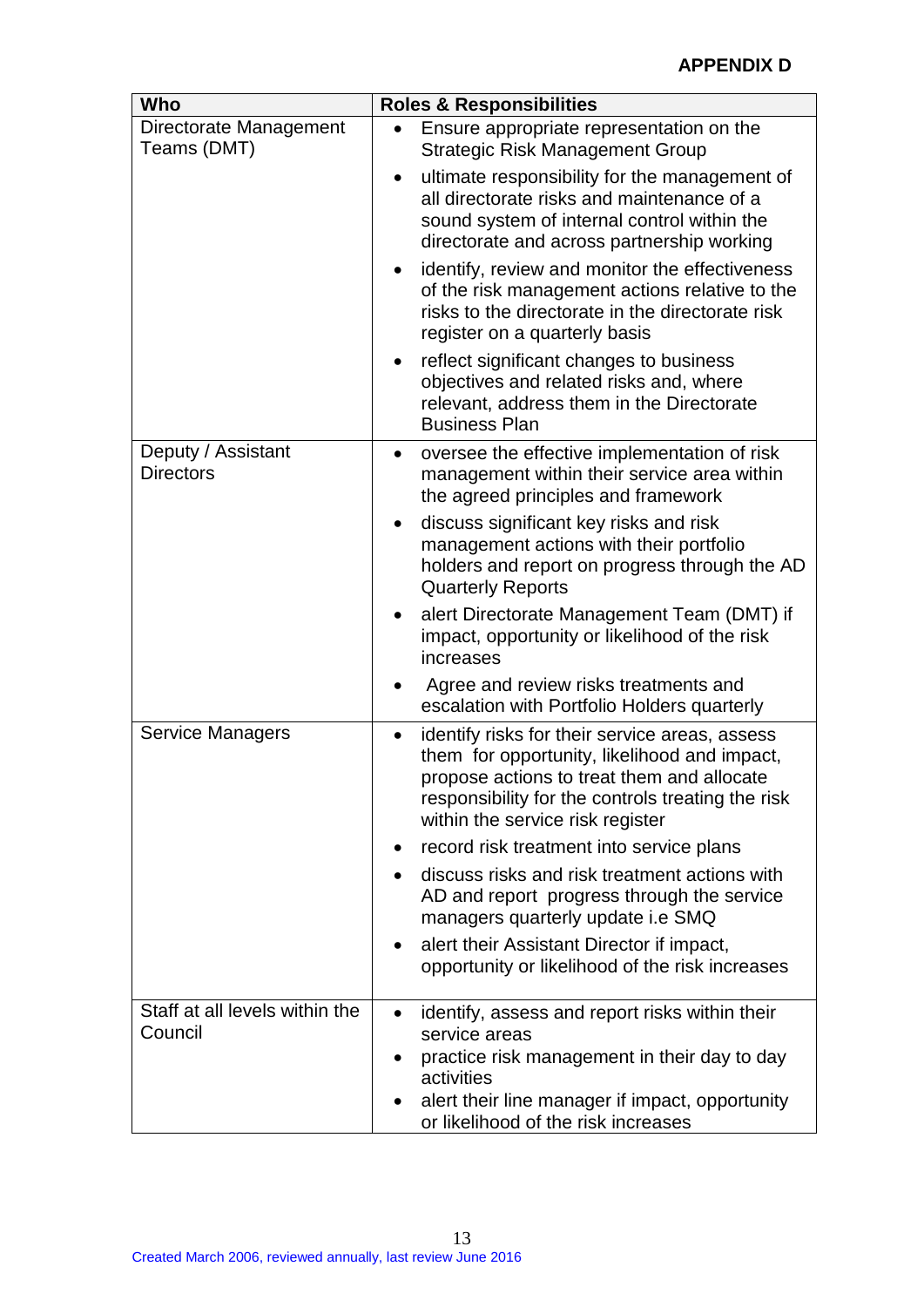# **APPENDIX D**

# **8. Linking Risk Management to the 'Golden thread' and reporting**



*Fig. 4*